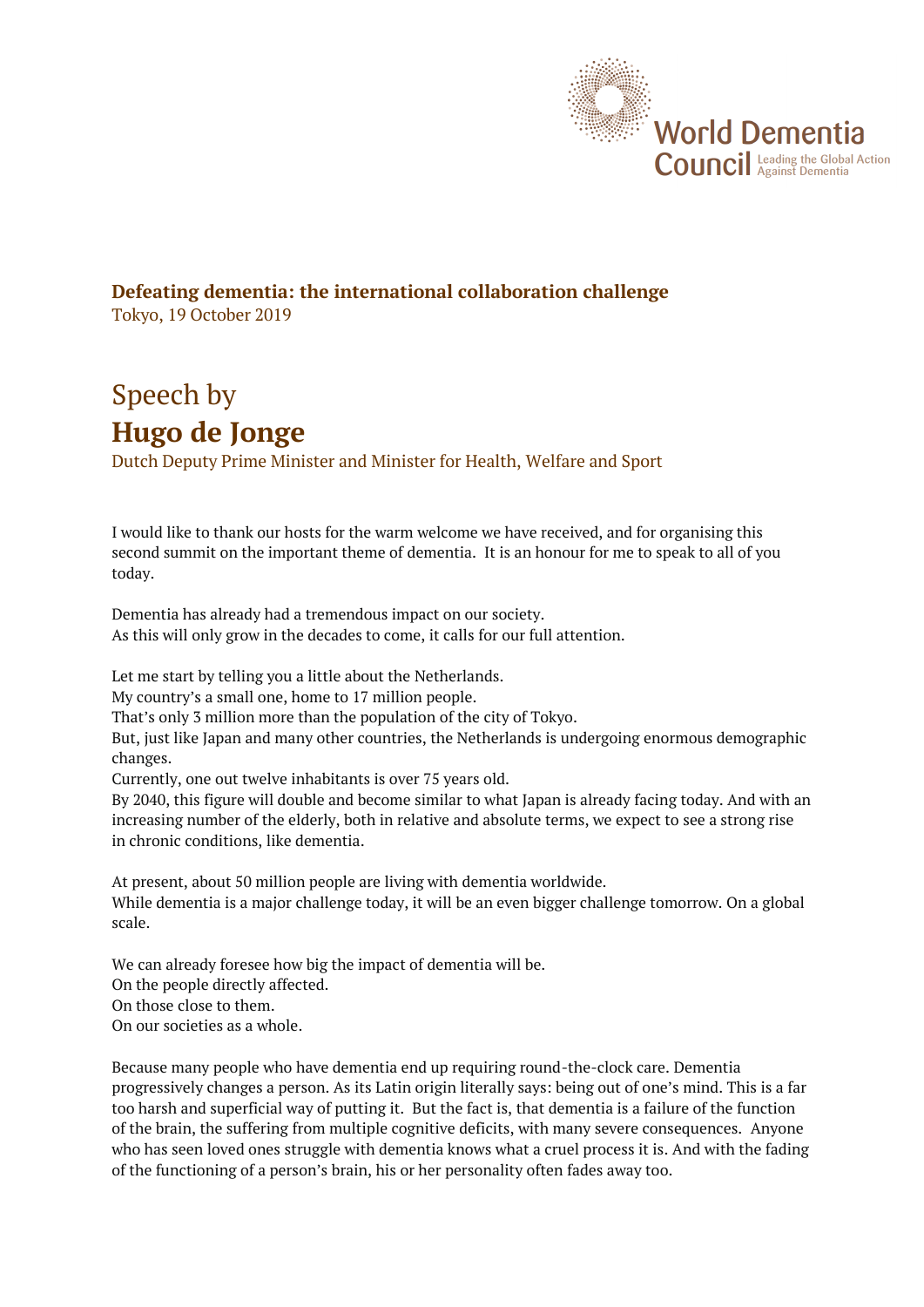

We must make sure patients receive good care and support. Therefore, we need good professionals, working together. But we also need innovative solutions. Because while the number of patients is growing, our labour force is not.

It's our moral obligation to ensure that people with dementia and those close to them don't become shut off from the rest of society. Everyone has a right to grow old with dignity. And that includes feeling part of society.

Yet, at the same time the money and efforts we put into researching ways to prevent, treat and cure dementia is pitifully little compared to that for other diseases.

Going forward, that must change. Not only for the current people and their loved ones, but also for future generations.

But before I say more about the future, I'd first like to take you on a journey into the past. To the 1980s and 90s to be exact. Those were the years when global health and wealth started to increase strongly. Those were the years when the decades-long Cold War finally came to an end. It seemed things could only go better year after year.

That's what we saw.

What most of us did not see, however, was that a new disease was rearing its head. At first, medical researchers were not keen to devote their time to what many called 'Gay-related immune deficiency'. They only had vague ideas about why so many of these young men were dying. And what made it even more difficult was the lack of support and interest from governments and universities.

Only when it became clear how quickly the epidemic of HIV/AIDS was taking hold, it spread like wildfire, taking millions of lives around the globe - did a global awareness emerge.

A huge sense of urgency arose for international cooperation in HIV/AIDS research.

Bridging borders, cultures and differences.

And that could not happen without funding. From governments, from other financial partners but, mainly, from large donors and fundraising efforts.

And those efforts were not without success.

Around 15 years after the epidemic first took hold, an effective treatment had been found and – in the West at least – HIV no longer the same as a death sentence.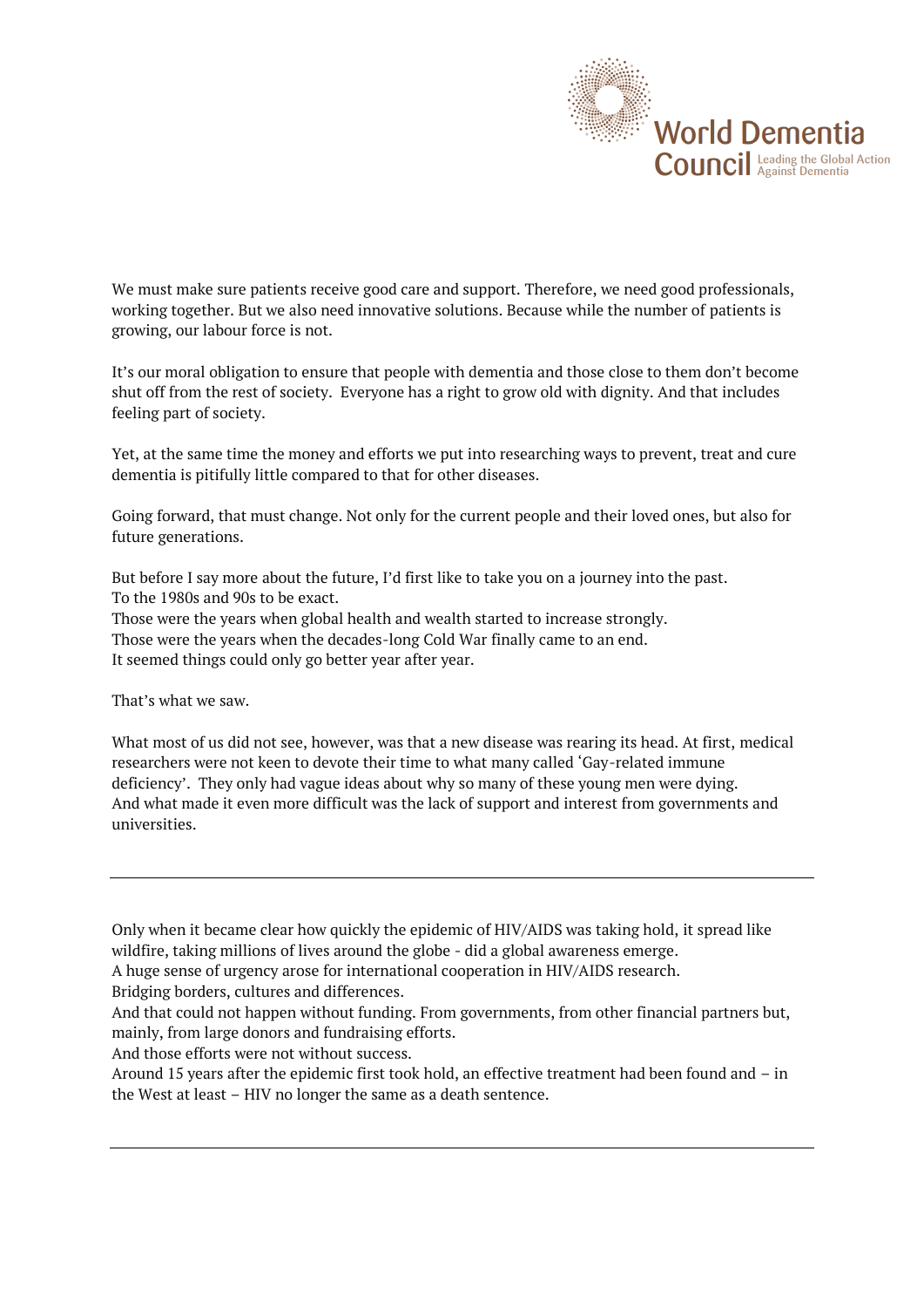

Today, we are on the verge of another epidemic. One that is quite different. This time, it is not young men who are the victims, but mainly older, vulnerable people. This time, it is not a disease that attacks our immune systems, but our brain, our memory, our personality, ourselves.

Obviously, one cannot directly compare HIV/AIDS to a disease like Alzheimer's. But there are parallels.

Like in the early days of HIV/AIDS, we still don't know exactly what causes dementia. And even though dementia already has a huge impact on the lives of many around the world, it still does not spark great interest.

Instead, we tend to consider dementia merely as a sad fact of life, even an inevitable part of growing older.

Like HIV/AIDS in its early days, dementia is a globally underfunded area of medicine. The global ratio of publications on neurodegenerative disorders versus cancer, for example, is an astonishing one to twelve.

Let us be honest, what we have been prepared to invest in dementia research so far is next to nothing.

And like HIV/AIDS, the burden of the disease will be more and more unequally distributed. We tend to think of dementia as a 'rich country disease'. But that's changing rapidly. In the years to come, dementia will increase most in low and middle-income countries. In 2015, 58 percent of people with dementia lived in low- and middle-income countries. In 2050 that will be 68 percent.

Dementia's impact on our societies is enormous. If all people with dementia would live in one country, this country would have as many inhabitants as Spain today.

It would rank as the 28<sup>th</sup> country of the world, in terms of population.

By 2030 nearly 75 million people would live in this virtual country, roughly the present population of Germany.

By then, it should become a member of the G7, so to speak. The costs of dementia care, by that time, are estimated at a staggering 2 trillion dollar.

No one should be in any doubt: dementia is one of the biggest medical and social challenges we'll face in the years ahead. In some countries it already is the main cause of death.

Dementia should be in the hearts and minds of all of us. It is not a rich world phenomenon but concerns all of us: EU, G7, G20 and the UN.

We cannot go on allowing this disruptive disease to destruct our societies. It may not leave us indifferent; we should not accept it as a fact of life, that simply is part of getting older.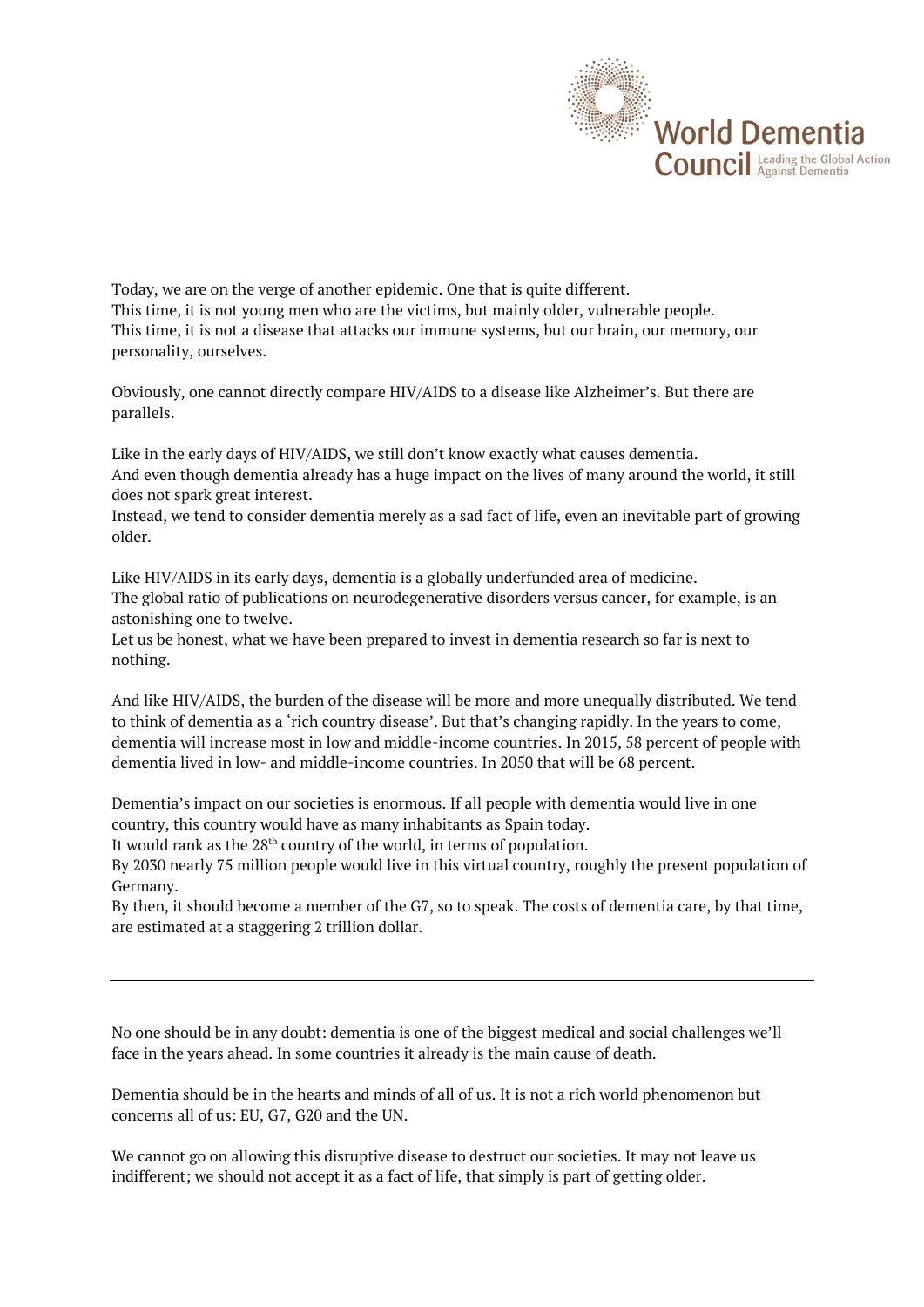

Ladies and gentlemen,

We must raise the bar drastically. First and foremost: we should not cope with such challenges as countries on our own. If we do not join hands globally, if we keep looking to others to solve the problem, we will not succeed.

A global epidemic requires a globally coordinated response.

Here's another parallel with the AIDS/HIV epidemic.

A few years after the first medicines became available, the Joint United Nations Programme on HIV and AIDS (UNAIDS) was set up.

In a similar vein, dementia requires an approach on a global scale.

Of course, we see an increasing sense of urgency over the years. But we are still nowhere near a global, effective approach.

If we want to take the battle against dementia seriously. If we really want to have impact, we must stop to do it half-heartedly. We can't afford to waste more time. We must not hesitate; we must act now.

So, here is what we need to do:

First of all, we need to strengthen and broaden the impact we have by scaling up the research budget. It is essential that we commit ourselves to increasing our investments to find a cure and develop treatment.

I am ready to do so.

In the Netherlands, we're working on doubling our research budget in the next few years. Following the footsteps of countries as the US and the UK.

The sad thing is, some countries chose to lower their budgets in the past years. If we want to make even a hint of a difference, we have to start taking funding seriously.

Secondly, to succeed we need to focus and coordinate our approach to fight dementia. If we all run our own race, our increased funding will have less of an impact. We have to set up a shared and coordinated strategy in various ways: